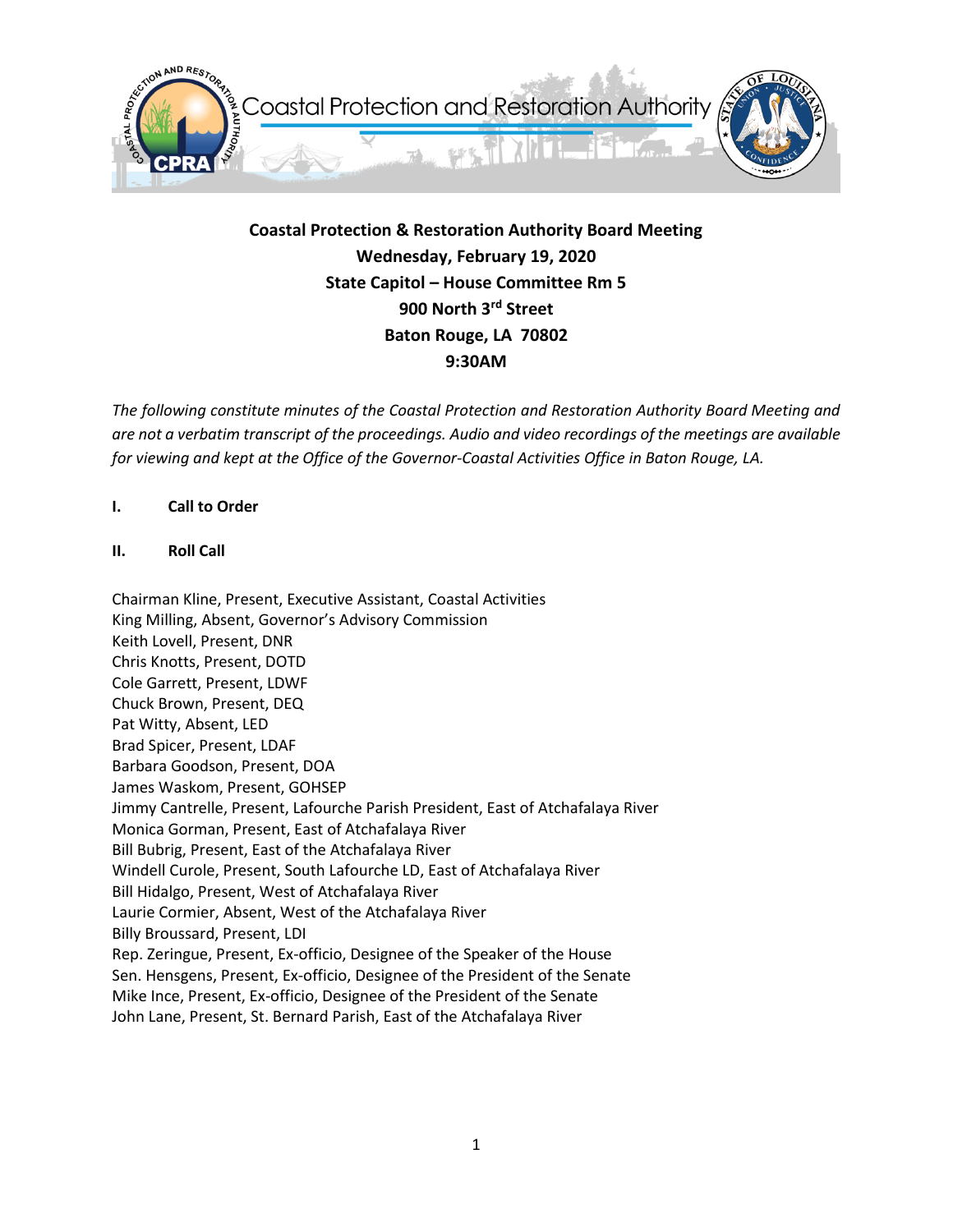

#### **III. Approval of Agenda**

Motion by Mr. Cantrelle Second by Mr. Curole Unanimously Approved

# **IV. Approval of Minutes**

Motion by Mr. Hidalgo Second by Mr. Spicer Unanimously Approved

# **V. Old Business/Announcements**

- ∙ The Chairman welcomed new appointees, Senator Hensgens and Representative Zeringue to the CPRA Board.
- ∙ Recognition of CPRA's employee of the quarter.

# **VI. CPRA Implementation Update** *– Bren Haase, CPRA (Video 00:04:10)*

- ∙ Discussed \$130M awarded for Maurapas Swamp River Diversion and international attention focused on the restoration of Queen Bess/Pelican Island.
- ∙ Governors news conference on second term priorities will be held February 20, 2020 at the Center for River Studies.
- Review of CWPPRA authorizations, 106 currently active projects and projects out for bid.
- ∙ Deadline for comments is February 22, 2020.

# **VII. 2020 Mississippi/Atchafalaya River Levels Forecast** – *Col. Stephen Murphy and Mark Wingate, USACE (Video 00:13:45)*

- ∙ Updated Board on MS River flood fight, currently in Phase 1.
- ∙ Based on current forecast, MS River not expected to reach flood levels of last year, does not anticipate opening of either the Bonnet Carre Spillway or Morganza.
- ∙ Massive demand nationally for dredging with limited capacity.
- ∙ Corps making strong efforts in improving communications within the MS River Valley.
- ∙ \$250M deepening effort to bring the MS river from the gulf to Baton Rouge to a depth of 50'. Looking into any beneficial work for the materials dredged.
- ∙ FY20 work plan included \$85M to deepen river.